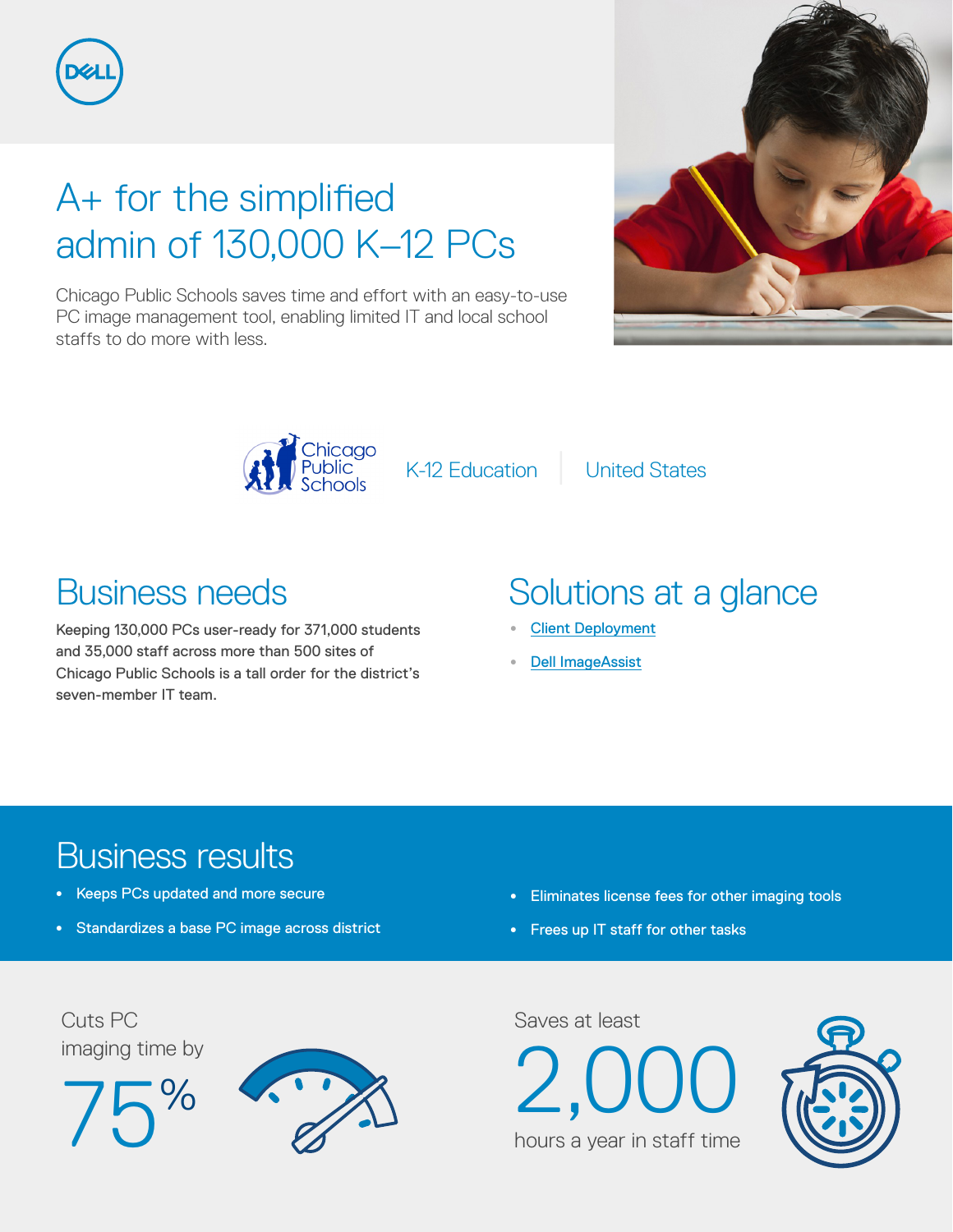"Doing more with less" has long been a mantra in most U.S. K–12 schools, which face ever-tightening budgets. That's also the case for the seven-person Client Services team of Chicago Public Schools. They keep more than 130,000 Windows PCs, 160,000 Chromebooks, 25,000 Macs and 80,000 iPads updated, so some 35,000 staff can go about the vital mission of educating 371,000 students in the district's more than 500 schools.

According to Paul Valente, who heads both Client Services and Managed Services, keeping the Windows PCs userready goes beyond updating each disk image of Windows OS and applications. "When a PC gets corrupted or infected with a virus, we just wipe and reload it," he says. "Our priority is to get it back into the hands of students and teachers as fast as possible to minimize the interruption of education."

#### Improving disk image management

Doing so isn't easy. "District schools are increasingly wireless, each having just one or two wired drops, so network reinstalls of a multigigabit image aren't practical," Valente says. Fortunately, he and his team are experts with Dell ImageAssist, a free tool from Dell Deployment Services for managing Windows disk images, including applications and settings.

Valente reports that his team finds the Restore and USB Creation features of Dell ImageAssist especially useful. "Ransomware recently locked up about 1,900 PCs, so we had to load USB sticks with disk images that staff could use to restore infected ones. It takes us just 15 to 30 minutes with Dell ImageAssist to do what once took hours, and loading the image is so easy, anyone can do it."

When Valente started using Dell ImageAssist a few years ago, his team was managing 10 disk images with different Windows versions. Since then, they used the tool to help reduce the number to a single 64-bit Windows 10 image, except for a few Windows 7 machines that needed to run specialized applications. "Dell ImageAssist helps us manage our base Windows 10 image across all of Dell's PC platforms — OptiPlex desktops, Latitude laptops and Precision workstations," Valente says.

*"Dell ImageAssist helps us manage our base Windows 10 image across all of Dell's PC platforms — OptiPlex desktops, Latitude laptops and Precision workstations."*

#### Paul Valente

Managed Services Support Lead & Client Services Team Lead, Chicago Public Schools